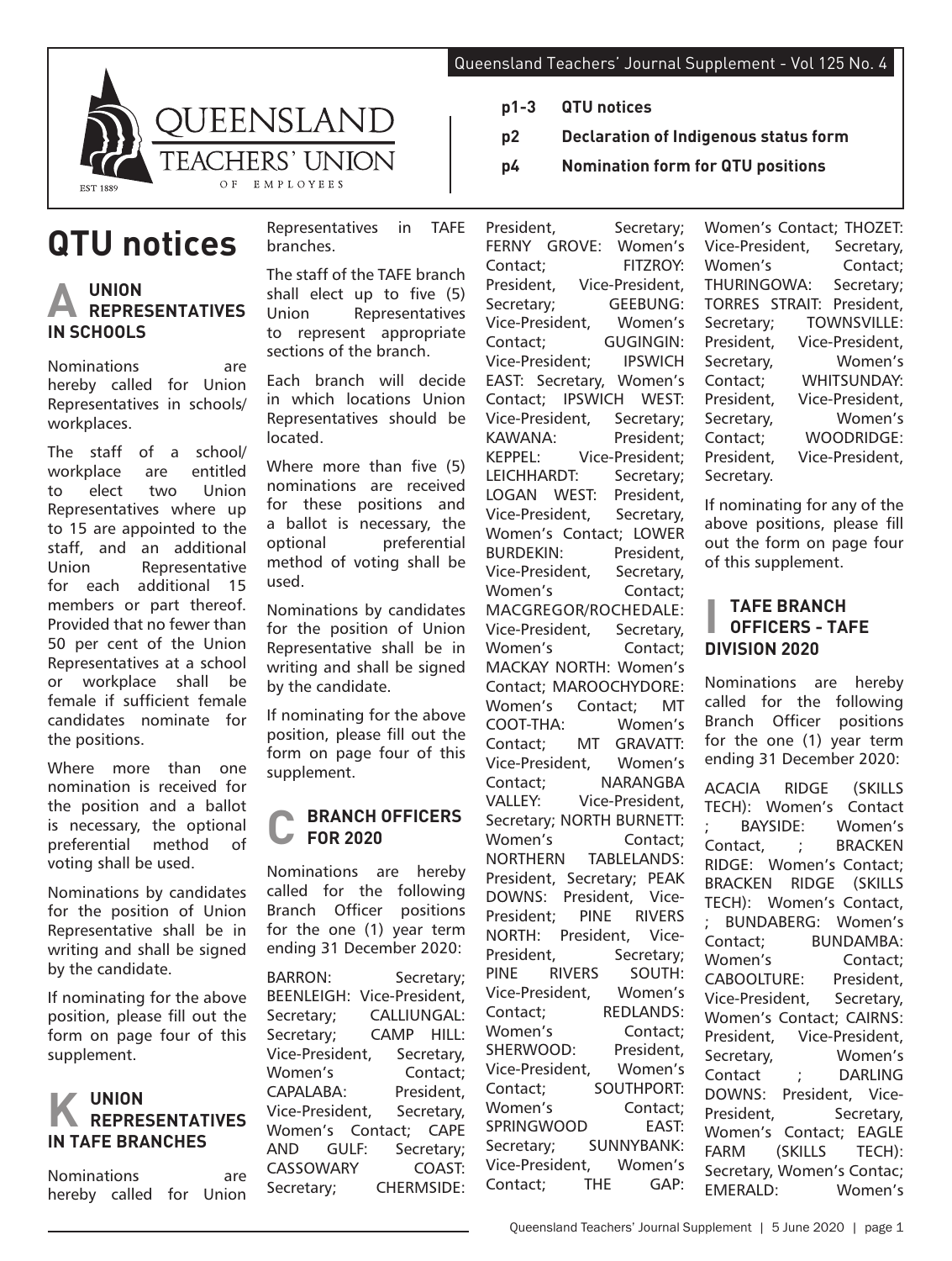

| Contact;                   | GLADSTONE: |  |            |  |
|----------------------------|------------|--|------------|--|
| Women's Contact; GOLD      |            |  |            |  |
| COAST: President,          |            |  | Vice-      |  |
| President,                 |            |  | Secretary, |  |
| Women's                    |            |  | Contact:   |  |
| <b>GROVELY:</b>            |            |  | Women's    |  |
| Contact;                   |            |  | LOGANLEA:  |  |
| Women's Contact; MACKAY:   |            |  |            |  |
| President, Vice-President, |            |  |            |  |
| Secretary; MARYBOROUGH:    |            |  |            |  |
| Women's Contact; MOUNT     |            |  |            |  |
| <b>GRAVATT:</b>            |            |  | President. |  |
| Vice-President,            |            |  | Secretary, |  |
| Women's                    |            |  | Contact:   |  |
| MOUNT ISA:                 |            |  | President, |  |
| Vice-President,            |            |  | Secretary, |  |
| Women's                    |            |  | Contact:   |  |
| <b>NAMBOUR:</b>            |            |  | Secretary, |  |
| Women's                    |            |  | Contact:   |  |
| PIMLICO: President, Vice-  |            |  |            |  |
| President.                 |            |  | Secretary, |  |
| Women's                    |            |  | Contact:   |  |
| ROCKHAMPTON:               |            |  | President, |  |
| Vice-President,            |            |  | Secretary, |  |
| Women's                    |            |  | Contact;   |  |
| <b>SOUTHBANK:</b>          |            |  | Women's    |  |
| Contact; TOOWOOMBA:        |            |  |            |  |
| Vice-President.            |            |  | Women's    |  |
| Contact.                   |            |  |            |  |
|                            |            |  |            |  |

fill out the form on page four of this supplement.

## **L ABORIGINAL AND/ OR TORRES STRAIT ISLANDER BRANCH CONTACTS FOR 2020**

Nominations are hereby called for the following Aboriginal and/or Torres Strait Islander Branch Contacts for the one (1) year term ending 31 December 2020:

BALONNE, BEAUDESERT, BEENLEIGH, BENOWA, BLACKWATER, BORDER, BRISBANE CENTRAL, BROWNS PLAINS, BUNDABERG NORTH, BUNDABERG SOUTH, CABOOLTURE, CALLIUNGAL, CALOUNDRA, CAMP HILL, CAPALABA, CASSOWARY COAST, CENTENARY, CENTRAL HIGHLANDS, CENTRAL WESTERN, CHERMSIDE, CLEVELAND, COOLUM, CURTIS COAST, DALBY, DARLING DOWNS CENTRAL, DARLING DOWNS NORTH, DARLING DOWNS SOUTH, DECEPTION BAY, EAST BRISBANE, FASSIFERN, FITZROY, FERNY GROVE, GEEBUNG, GOLD COAST CORRIDOR, GOLD COAST EAST, GOLD COAST SOUTH, GYMPIE, HERVEY BAY, HINCHINBROOK, INALA DISTRICT, IPSWICH EAST, IPSWICH WEST, KAWANA, KEPPEL, LEICHHARDT, LOCKYER, LOGAN WEST, LOWER BURDEKIN, MACGREGOR/ROCHEDALE, MACKAY, MACKAY NORTH, MALENY, MAROOCHYDORE, MORAYFIELD, MT COOT-THA, MT GRAVATT, MULGRAVE, NAMBOUR, NARANGBA VALLEY, NERANG, NOOSA DISTRICT, NORTH BURNETT, NORTH EAST BRISBANE, NORTH KENNEDY, NORTHERN TABLELANDS, PEAK DOWNS, PINE RIVERS NORTH, PINE RIVERS SOUTH, REDCLIFFE, REDLANDS, ROSS, RUNCORN, SHERWOOD, SOUTH BRISBANE, SOUTH BURNETT, SOUTH WESTERN QUEENSLAND, SOUTHPORT, SPRINGFIELD, S P R I N G W O O D EAST, STANTHORPE, SUNNYBANK, THE GAP, THOZET, THURINGOWA, TOWNSVILLE, UPPER GOLD COAST, WARREGO, WARWICK, WESTERN DOWNS, WHITSUNDAY, W O O D R I D G E , WOOLOOWIN, WYNNUM.

If nominating for any of the above positions, please fill out the form on page four of this supplement, including the declaration of Indigenous status if not previously provided.

### **L ABORIGINAL AND/OR TORRES STRAIT ISLANDER TAFE BRANCH CONTACTS FOR 2020**

If nominating for the any of the above positions, please

Nominations are hereby

| <b>DECLARATION OF INDIGENOUS STATUS</b><br>Nominees for Indigenous positions are required to submit, along with their nomination, a declaration of their<br>Indigenous status (unless previously provided) as follows:<br>I am of Aboriginal/Torres Strait Islander* descent; and<br>I identify as an Aboriginal person/Torres Strait Islander*; and<br>2. | QTU/AEU(Q) Collection<br><b>Statement</b><br>1. For all matters relating<br>to personal information<br>collected about an individual<br>covered by the Privacy Act<br>(1988), the individual will<br>need to write to the General |                                                                                     |  |  |  |
|------------------------------------------------------------------------------------------------------------------------------------------------------------------------------------------------------------------------------------------------------------------------------------------------------------------------------------------------------------|-----------------------------------------------------------------------------------------------------------------------------------------------------------------------------------------------------------------------------------|-------------------------------------------------------------------------------------|--|--|--|
| 3.                                                                                                                                                                                                                                                                                                                                                         |                                                                                                                                                                                                                                   | Secretary, QTU, PO Box<br>1750. Milton LPO 4064.                                    |  |  |  |
| currently live; or<br>lived for _______________________ years.                                                                                                                                                                                                                                                                                             |                                                                                                                                                                                                                                   | 2. You may gain access to<br>personal information<br>about you, held by the<br>OTU. |  |  |  |
| $\mathbf{r}$ (* Delete whichever is not applicable) (# Insert name of Community)<br>I make this solemn declaration by virtue of the Oaths Act 1867 and conscientiously believing the statements<br>contained in this declaration to be true in every particular.                                                                                           | 3. The information is<br>collected to ascertain your<br>eligibility to be elected to<br>an identified position.                                                                                                                   |                                                                                     |  |  |  |
|                                                                                                                                                                                                                                                                                                                                                            |                                                                                                                                                                                                                                   | 4. The Union will not disclose<br>this information to any<br>outside bodies.        |  |  |  |
| Before me<br>(signature of person before whom the declaration is made)                                                                                                                                                                                                                                                                                     |                                                                                                                                                                                                                                   |                                                                                     |  |  |  |
| (title of person before whom the declaration is made e.g. Justice of the Peace, Commissioner for Declarations or Solicitor)<br>QTU/AEU(Q) Collection Statement<br>In the event of a dispute concerning the Indigenous status of a member, a member may be required to provide supporting documentation.                                                    |                                                                                                                                                                                                                                   |                                                                                     |  |  |  |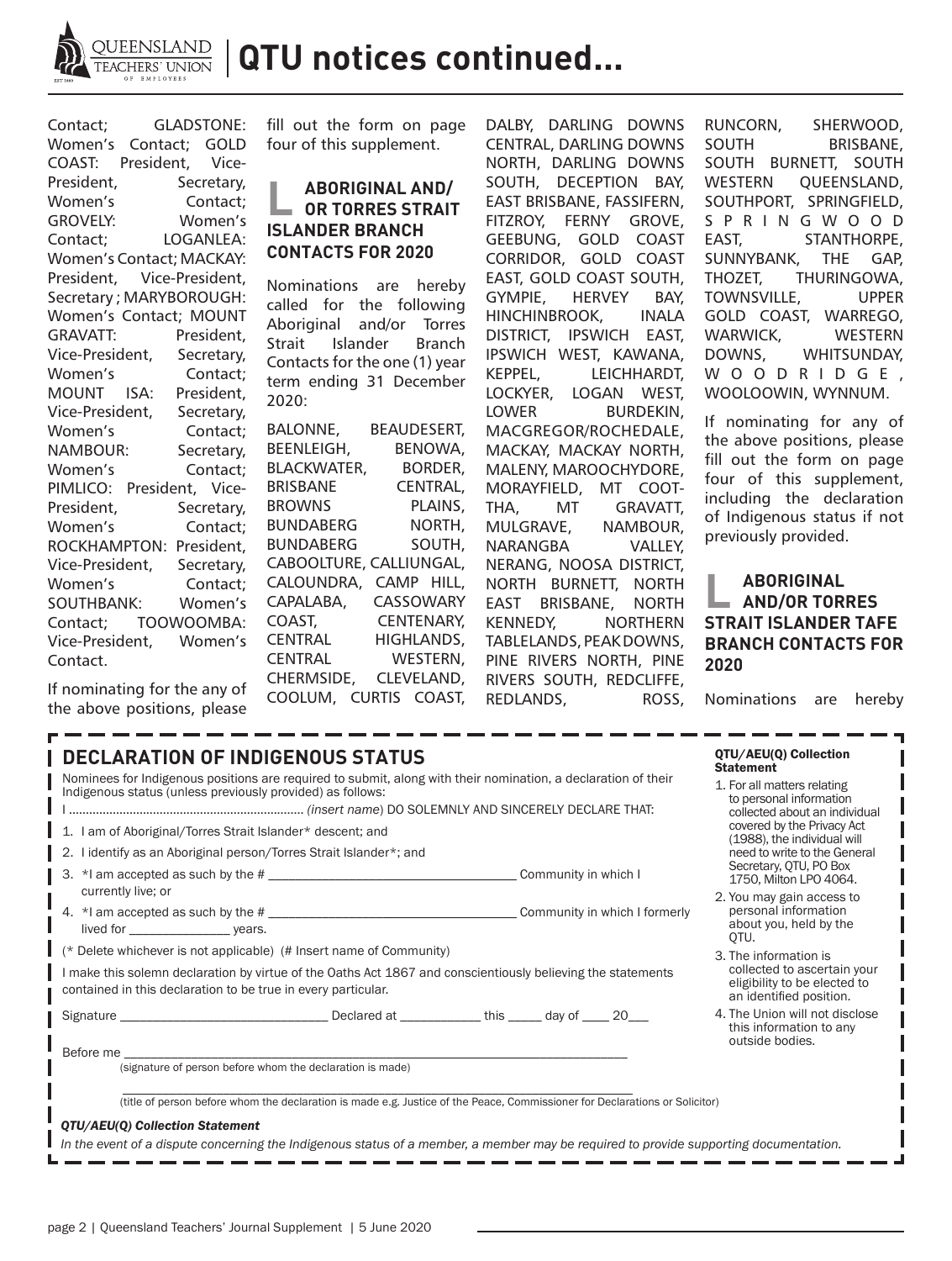called for the following Aboriginal and/or Torres Strait Islander TAFE Branch Contacts for the one (1) year term ending 31 December 2020:

ACACIA RIDGE (SKILLS TECH), BAYSIDE, BRACKEN RIDGE, BRACKEN RIDGE (SKILLS TECH), BUNDAMBA, CABOOLTURE, CAIRNS, DARLING DOWNS, EAGLE FARM (SKILLS TECH), EMERALD, GLADSTONE, GOLD COAST, GROVELY, LOGANLEA, MACKAY, MARYBOROUGH, MOUNT GRAVATT, MOUNT ISA, NAMBOUR, PIMLICO, R O C K H A M P T O N , S O U T H B A N K , TOOWOOMBA.

If nominating for any of the above positions, please fill out the form on page four of this supplement, including the declaration of Indigenous status if not previously provided.

## **L ABORIGINAL AND/OR TORRES STRAIT ISLANDER AREA COUNCIL CONTACTS FOR 2020**

Nominations are hereby called for the following Aboriginal and/or Torres Strait Islander Area Council Contact positions for the remainder of the one (1) year term ending 31 December 2020:

LOGAN REDLANDS AREA COUNCIL, METROPOLITAN CENTRAL AREA COUNCIL, M E T R O P O L I T A N NORTH AREA COUNCIL, M E T R O P O L I T A N SOUTH AREA COUNCIL, METROPOLITAN WEST LOGAN AREA COUNCIL, NORTH QUEENSLAND AREA COUNCIL, SOUTH QUEENSLAND AREA

COUNCIL, SUNSHINE COAST AREA COUNCIL, WIDE BAY AREA COUNCIL.

If nominating for any of the above positions, please fill out the form on page four of this supplement, including the declaration of Indigenous status if not previously provided.

#### **D AREA COUNCIL WOMEN'S CONTACTS FOR 2020**

Nominations are hereby called for the following Area Council Women's Contact positions for the remainder of the one (1) year term ending 31 December 2020:

LOGAN REDLANDS AREA COUNCIL, METROPOLITAN CENTRAL AREA COUNCIL, M E T R O P O L I T A N NORTH AREA COUNCIL, M E T R O P O L I T A N SOUTH AREA COUNCIL, METROPOLITAN WEST LOGAN AREA COUNCIL, SOUTH QUEENSLAND AREA COUNCIL.

If nominating for any of the above positions, please fill out the form on page four of this supplement.

#### **G** QTU NOMINEES **– PROMOTION SELECTION PANELS**

The QTU is represented by nominees on all promotion selection panels for classified teaching positions.

Members wishing to be considered for promotion panel nomination are invited to nominate by completing the form on page four of this supplement.

Upon receipt of nominations, advice will be sought from QTU branches on the suitability of nominees, prior to the final decision on endorsement by State Council.

# **E AWARDS COMMITTEE**

Nominations are hereby called for one (1) member of the Awards Committee for the three (3) year term commencing 23 May 2020 or such other term as determined by Council/ Conference. The Committee makes recommendations to Council or Executive on nomination of members or former members for Australian honours, Life Membership of the QTU and QTU Service Awards. Nominees must be members of Council.

Election to be by Council.

If nominating for the above position, please fill out the form on page four of this supplement.

## **E WORKING CONDITIONS COMMITTEE**

Nominations are hereby called for one (1) member of the Working Conditions Committee, to be an Aboriginal and/or Torres Strait Islander, where one nominates, for the three (3) year term commencing 23 May 2020 or such other term as determined by Council/Conference. If only one (1) Aboriginal and/or Torres Strait Island member nominates for this position then they will be declared to the position and no ballot would be conducted.

The Committee will usually meet quarterly (or more frequently if required) after school hours at The Teachers' Building, Milton, and is responsible for matters pertaining to the industrial conditions of members, workload issues, workplace consultation and other emerging issues that impact on members working conditions. Teleconference facilities will be available. Election to be by Council

If nominating for the above position, please fill out the form on page four of this supplement.